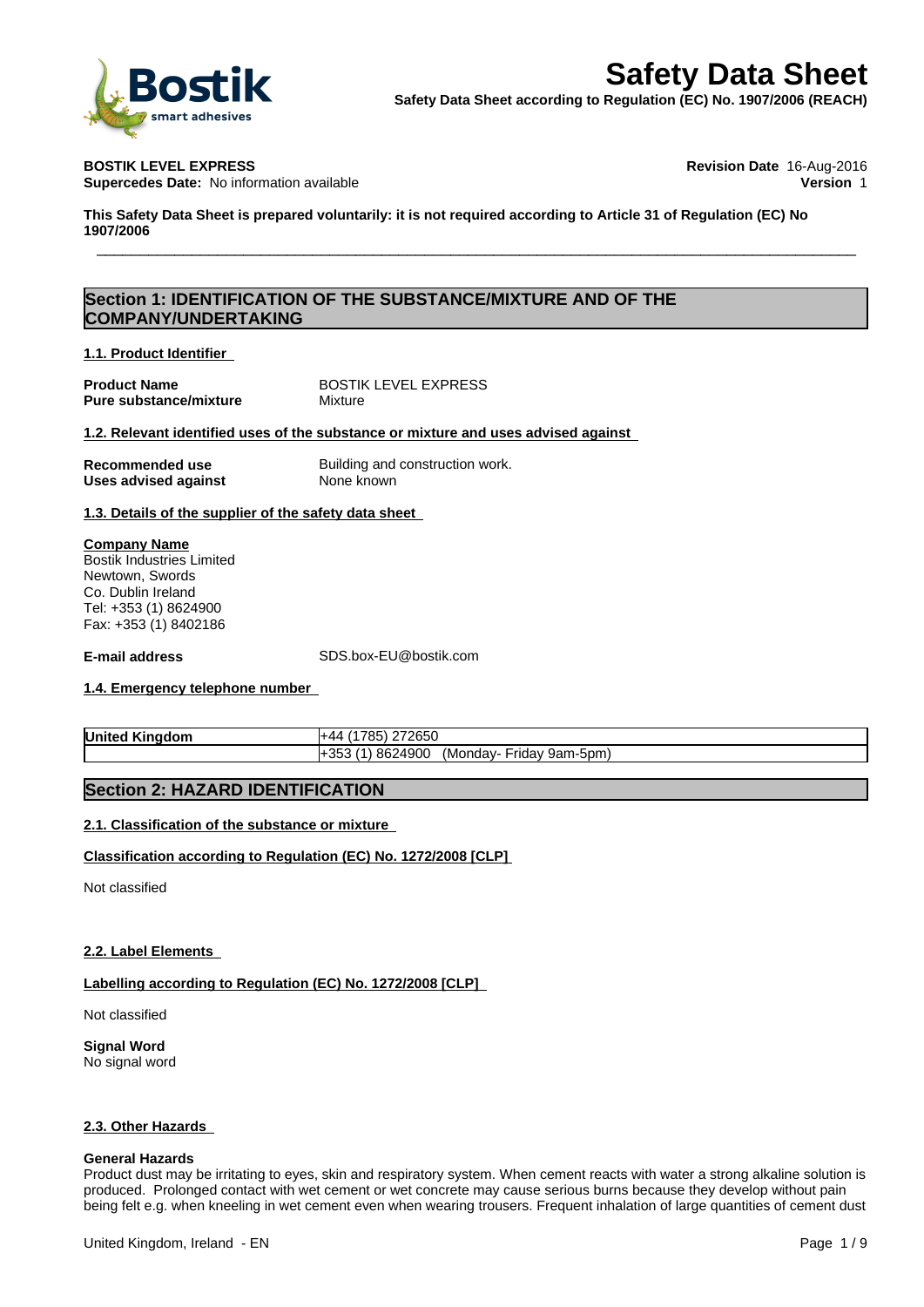**Supercedes Date:** No information available **Version** 1

over a long period of time increases the risk of developing lung disease.

### **PBT and vPvB assessment**

The components in this formulation do not meet the criteria for classification as PBT or vPvB

# **Section 3: COMPOSITION/INFORMATION ON INGREDIENTS**

#### **3.1 Substances**

Not applicable

### **3.2 Mixtures**

*.*

Within the present knowledge of the supplier, this product does not contain any ingredients in quantities requiring reporting in *this section, in accordance with EU or national regulations.*

This product does not contain candidate substances of very high concern at a concentration >=0.1% (Regulation (EC) No. 1907/2006 (REACH), Article 59)

# **Section 4: FIRST AID MEASURES**

### **4.1. Description of first aid measures**

| <b>Inhalation</b>                                                               | Remove to fresh air. If symptoms persist, call a doctor.                                                                                                                        |  |
|---------------------------------------------------------------------------------|---------------------------------------------------------------------------------------------------------------------------------------------------------------------------------|--|
| <b>Skin Contact</b>                                                             | Brush off loose particles from skin. Wash off immediately with plenty of water for at least<br>15 minutes. If skin irritation persists, call a doctor.                          |  |
| Eye contact                                                                     | In case of eye contact, remove contact lens and rinse immediately with plenty of water,<br>also under the eyelids, for at least 15 minutes. If symptoms persist, call a doctor. |  |
| Ingestion                                                                       | Do NOT induce vomiting. If swallowed, seek medical advice immediately and show this<br>container or label. Rinse mouth.                                                         |  |
| Self-protection of the first aider                                              | Use personal protective equipment as required.                                                                                                                                  |  |
| 4.2. Most important symptoms and effects, both acute and delayed                |                                                                                                                                                                                 |  |
| <b>Symptoms</b>                                                                 | None known.                                                                                                                                                                     |  |
| 4.3. Indication of any immediate medical attention and special treatment needed |                                                                                                                                                                                 |  |
| Note to doctors                                                                 | Treat symptomatically.                                                                                                                                                          |  |

# **Section 5: FIRE-FIGHTING MEASURES**

# **5.1. Extinguishing media**

#### **Suitable Extinguishing Media**

Use extinguishing agent suitable for type of surrounding fire.

#### **Unsuitable Extinguishing Media** None known

#### **5.2. Special hazards arising from the substance or mixture**

Thermal decomposition can lead to release of irritating and toxic gases and vapours.

**Hazardous Combustion Products** Carbon oxides.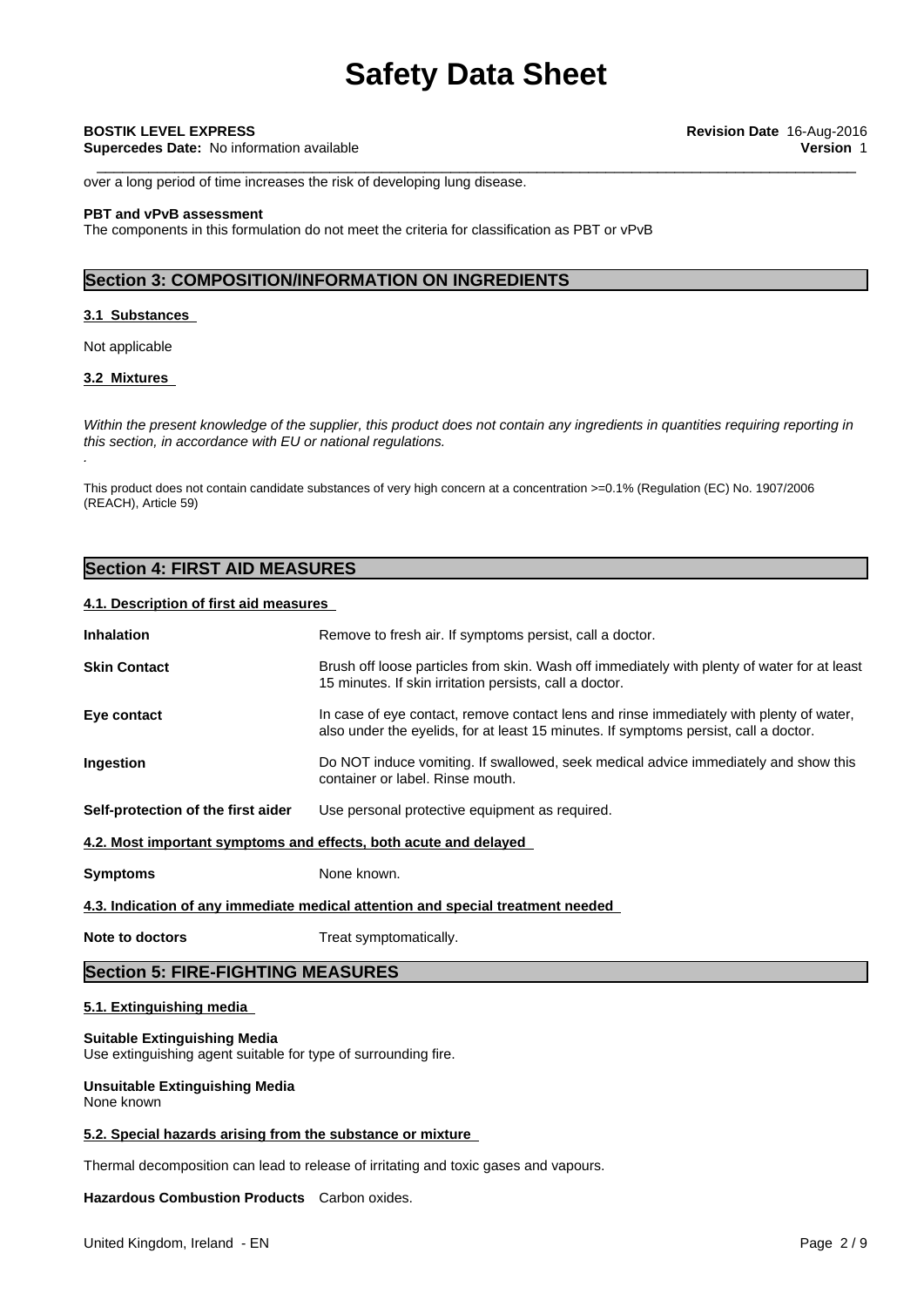**Supercedes Date:** No information available **Version** 1

### **5.3. Advice for firefighters**

Wear self-contained breathing apparatus and protective suit.

# **Section 6: ACCIDENTAL RELEASE MEASURES**

#### **6.1. Personal precautions, protective equipment and emergency procedures**

#### **Personal Precautions**

Avoid creating dust. Do not get in eyes, on skin, or on clothing. Wear protective gloves/protective clothing and eye/face protection.

#### **For emergency responders**

Sweep up to prevent slipping hazard.

#### **6.2. Environmental precautions**

See Section 12 for additional Ecological Information.

#### **6.3. Methods and material for containment and cleaning up**

**Methods for Containment** Prevent dust cloud. Take up mechanically, placing in appropriate containers for disposal.

**Methods for cleaning up** Avoid creating dust. Sweep up and shovel into suitable containers for disposal.

#### **6.4. Reference to other sections**

**Reference to other sections** Section 8: EXPOSURE CONTROLS/PERSONAL PROTECTION Section 13: DISPOSAL CONSIDERATIONS

# **Section 7: HANDLING AND STORAGE**

#### **7.1. Precautions for safe handling**

#### **Advice on safe handling**

Handle in accordance with good industrial hygiene and safety practice. Avoid generation of dust. Avoid contact with skin and eyes. Wash contaminated clothing before reuse.

#### **General Hygiene Considerations**

Handle in accordance with good industrial hygiene and safety practice.

#### **7.2. Conditions for safe storage, including any incompatibilities**

#### **Storage Conditions**

Keep out of the reach of children. Protect from direct contact with water or excessive moisture. Keep the packing dry and well sealed to prevent contamination and absorption of humidity. Keep from freezing.

#### **7.3. Specific end use(s)**

#### **Other Information**

Recommendation(s); Observe technical data sheet

## **Section 8: EXPOSURE CONTROLS/PERSONAL PROTECTION**

#### **8.1. Control parameters**

**Derived No Effect Level (DNEL)** No information available

**Predicted No Effect Concentration** No information available. **(PNEC)**

**8.2. Exposure controls**

United Kingdom, Ireland - EN Page 3/9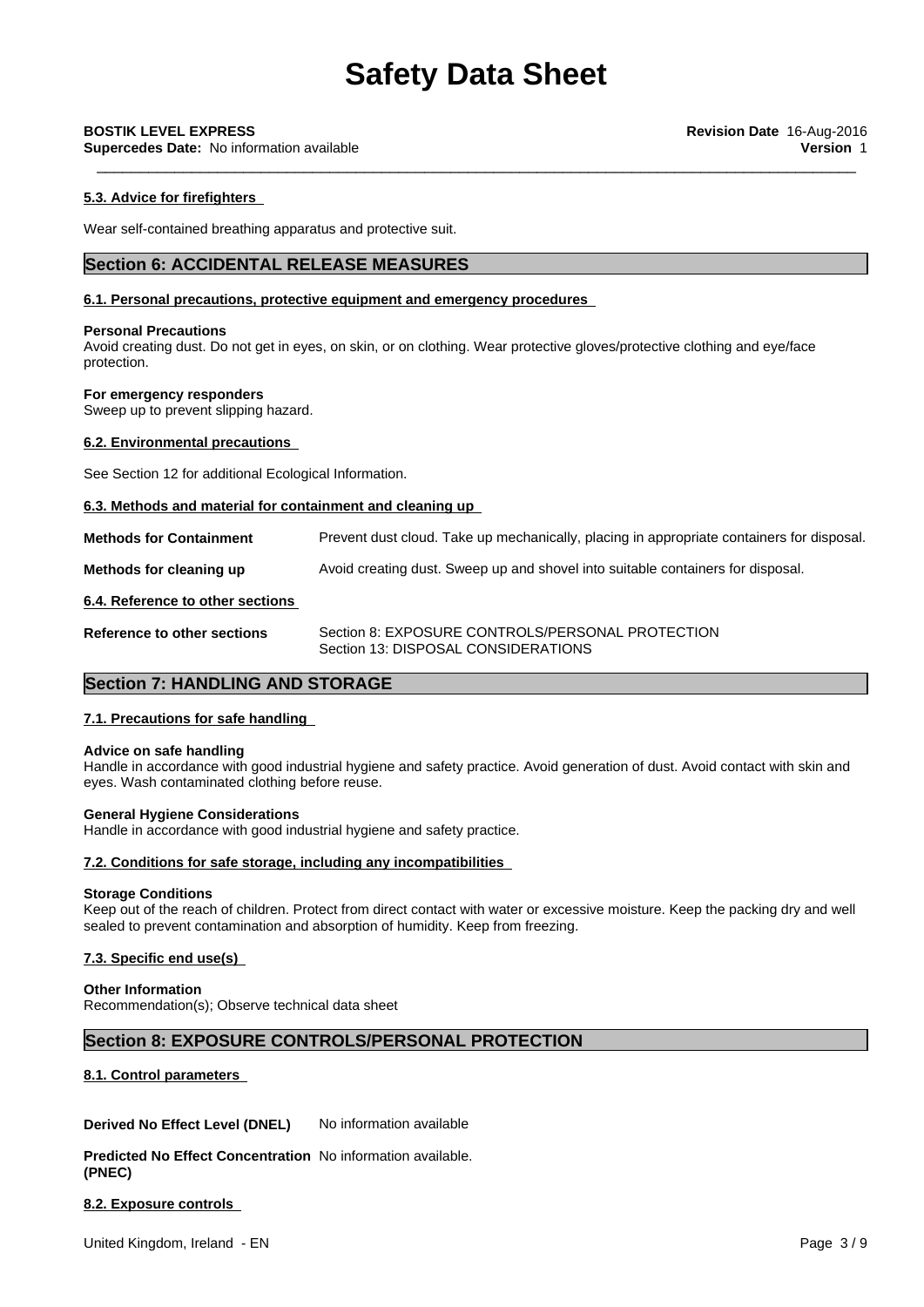**Supercedes Date:** No information available **Version** 1

| <b>Engineering Controls</b>     | Ensure adequate ventilation, especially in confined areas.                                                                                                                                                                                       |
|---------------------------------|--------------------------------------------------------------------------------------------------------------------------------------------------------------------------------------------------------------------------------------------------|
| <b>Eye/Face Protection</b>      | Wear safety glasses with side shields (or goggles).                                                                                                                                                                                              |
| <b>Hand Protection</b>          | For operations where prolonged or repeated skin contact may occur, impervious gloves<br>should be worn. Gloves made of plastic or rubber. Gloves should be replaced regularly<br>and if there is any sign of damage to the glove material.       |
| <b>Skin and Body Protection</b> | Avoid contact with skin, eyes or clothing. Wear appropriate personal protective clothing<br>to prevent skin contact.                                                                                                                             |
| <b>Respiratory Protection</b>   | No protective equipment is needed under normal use conditions. If exposure limits are<br>exceeded or irritation is experienced, ventilation and evacuation may be required. Avoid<br>generation of dust.<br>Particle filter device (DIN EN 143). |

**Environmental Exposure Controls** No information available.

# **Section 9: PHYSICAL AND CHEMICAL PROPERTIES**

#### **9.1. Information on basic physical and chemical properties**

| <b>Physical State</b>               | Solid                    |                  |  |
|-------------------------------------|--------------------------|------------------|--|
| Appearance                          | Powder                   |                  |  |
| Colour                              | Beige                    |                  |  |
| Odour                               | No information available |                  |  |
| <b>Odour Threshold</b>              | No information available |                  |  |
|                                     |                          |                  |  |
| <b>Property</b>                     | <b>Values</b>            | Remarks • Method |  |
| рH                                  | No information available |                  |  |
| <b>Melting point/freezing point</b> | No information available |                  |  |
| <b>Boiling Point</b>                | No information available |                  |  |
| <b>Flash Point</b>                  | No information available |                  |  |
| <b>Evaporation Rate</b>             | No information available |                  |  |
| Flammability (solid, gas)           | No information available |                  |  |
| <b>Flammability Limit in Air</b>    |                          |                  |  |
| <b>Upper Flammability Limit</b>     | No information available |                  |  |
| Lower Flammability Limit            | No information available |                  |  |
| <b>Vapour Pressure</b>              | No information available |                  |  |
| <b>Vapour Density</b>               | No information available |                  |  |
| <b>Specific Gravity</b>             | No information available |                  |  |
| <b>Water Solubility</b>             | Slightly soluble         |                  |  |
| <b>Solubility in Other Solvents</b> | No information available |                  |  |
| <b>Partition Coefficient</b>        | No information available |                  |  |
| <b>Autoignition Temperature</b>     | No information available |                  |  |
| <b>Decomposition Temperature</b>    | No information available |                  |  |
| <b>Explosive Properties</b>         | No information available |                  |  |
| <b>Explosive Limits</b>             | No information available |                  |  |
| Upper                               | No information available |                  |  |
| Lower                               | No information available |                  |  |
| <b>Oxidising Properties</b>         | No information available |                  |  |
| <b>Kinematic Viscosity</b>          | No information available |                  |  |
| <b>Dynamic Viscosity</b>            | No information available |                  |  |
| 9.2. Other information              |                          |                  |  |
| <b>Softening Point</b>              | No information available |                  |  |
| <b>Molecular Weight</b>             | No information available |                  |  |
| Solvent content (%)                 | No information available |                  |  |
| Solid content (%)                   | 100                      |                  |  |
| <b>Density</b>                      | 1.75                     |                  |  |
| <b>Bulk Density</b>                 | No Data Available        |                  |  |
| VOC content (%)                     |                          |                  |  |
|                                     |                          |                  |  |

# **Section 10: STABILITY AND REACTIVITY**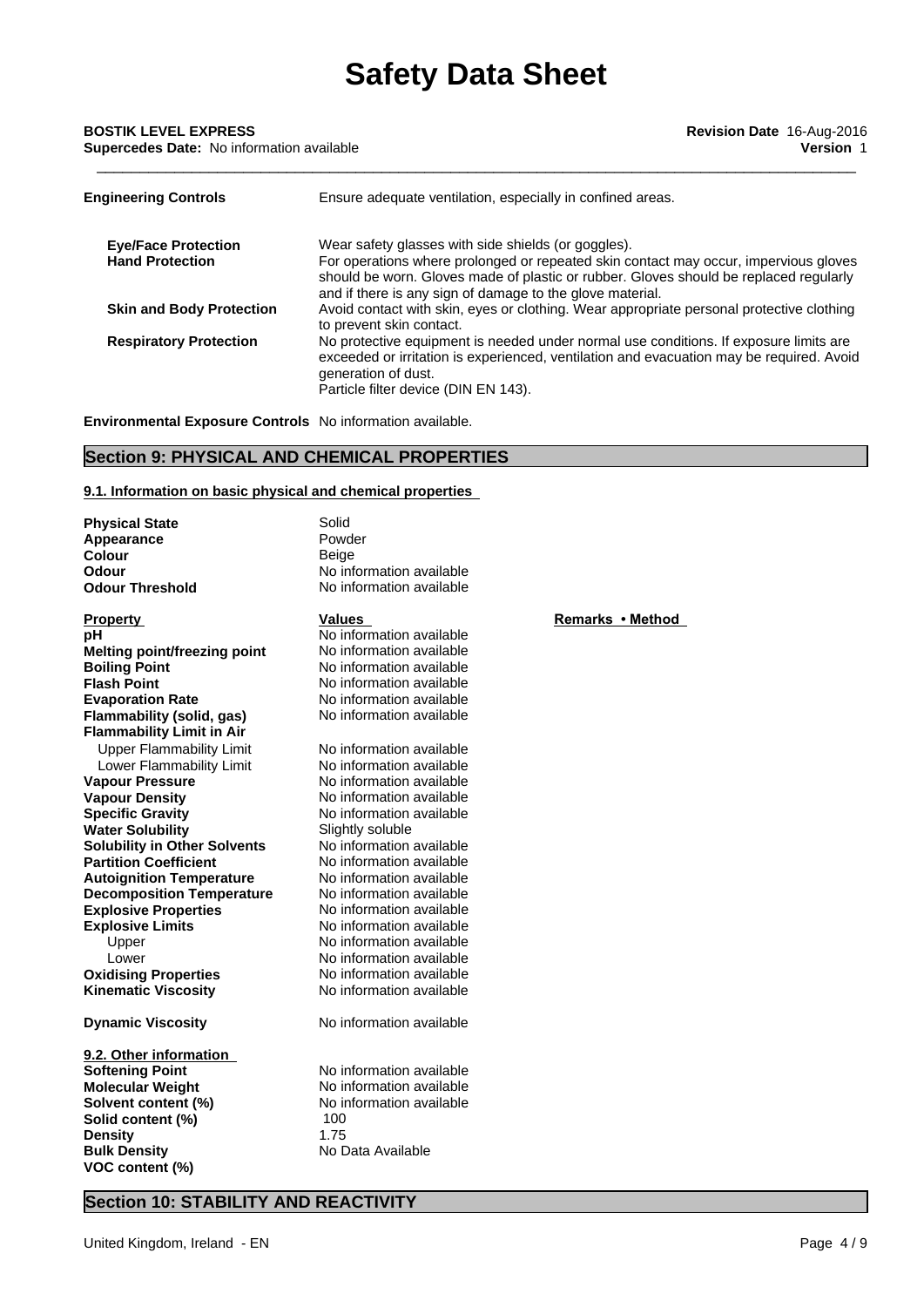**Supercedes Date:** No information available **Version** 1

### **10.1. Reactivity**

None under normal use conditions.

## **10.2. Chemical stability**

Stable under normal conditions.

Explosion Data Sensitivity to Mechanical Impact None. Sensitivity to Static Discharge None.

# **10.3. Possibility of hazardous reactions**

#### **Possibility of Hazardous Reactions**

None under normal processing.

#### **10.4. Conditions to avoid**

Heat, flames and sparks.

# **10.5. Incompatible materials**

No information available.

#### **10.6. Hazardous decomposition products**

None under normal use conditions.

# **Section 11: TOXICOLOGY INFORMATION**

#### **11.1. Information on toxicological effects**

#### **Product Information**

No information or data specific to the product on this toxicological (health) effect is available.

| <b>Inhalation</b><br>Eye contact<br><b>Skin Contact</b> | No Data Available.<br>No Data Available.<br>No Data Available. |
|---------------------------------------------------------|----------------------------------------------------------------|
| Ingestion                                               | No Data Available.                                             |
| <b>Sensitisation</b>                                    | No Data Available.                                             |

| <b>Skin Corrosion/Irritation</b>  | Not applicable.                 |
|-----------------------------------|---------------------------------|
| Serious eye damage/eye irritation | Not applicable.                 |
| <b>Sensitisation</b>              | Not applicable.                 |
| <b>Germ Cell Mutagenicity</b>     | Not applicable.                 |
| Carcinogenicity                   | Not applicable.                 |
|                                   |                                 |
| <b>Reproductive Toxicity</b>      | No information available.       |
| <b>STOT - Single Exposure</b>     | No information available.       |
| <b>STOT - Repeated Exposure</b>   | No information available.       |
| <b>Target Organ Effects</b>       | Eyes, Respiratory system, Skin. |
| <b>Aspiration Hazard</b>          | No information available.       |

United Kingdom, Ireland - EN Page 5 / 9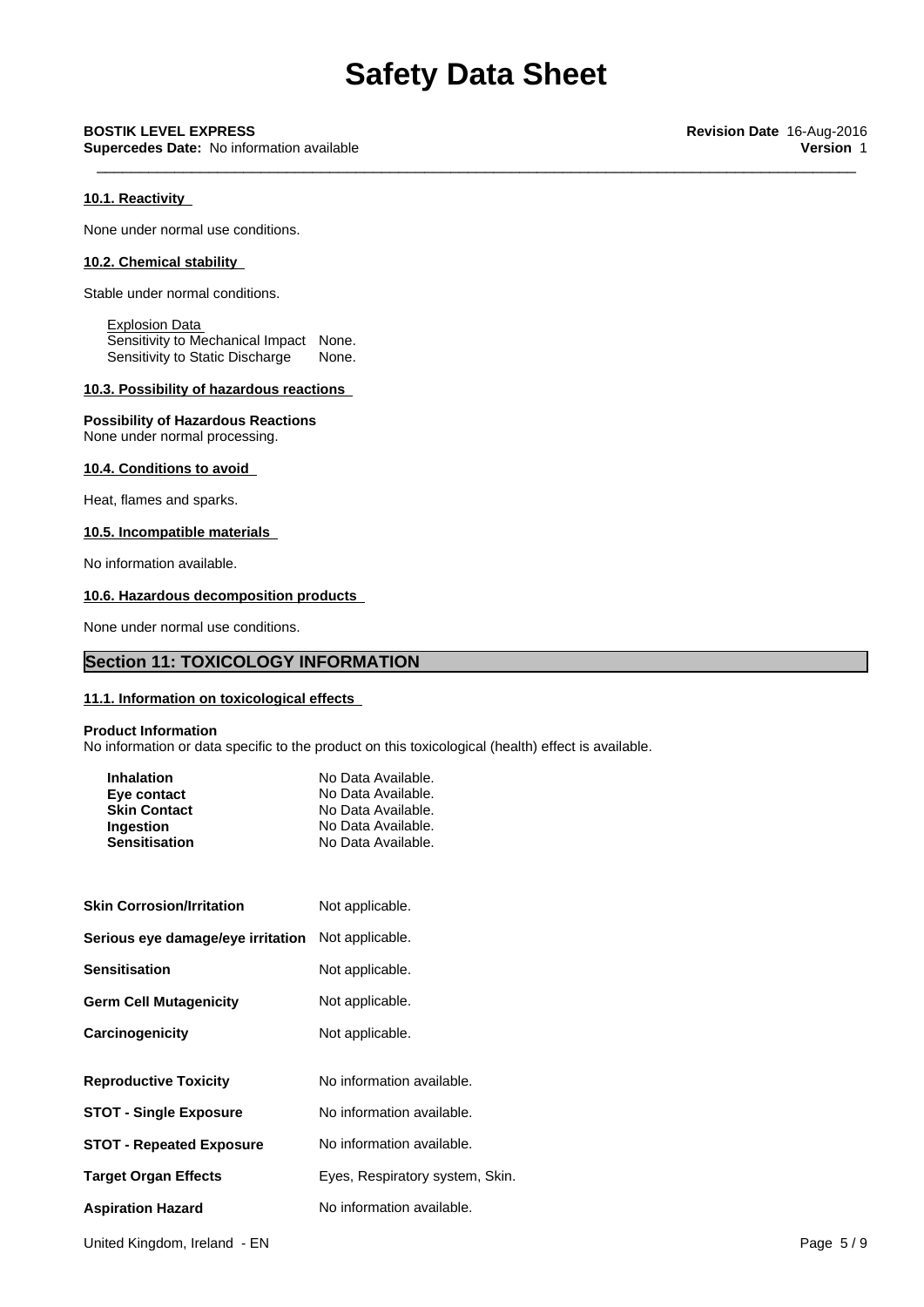\_\_\_\_\_\_\_\_\_\_\_\_\_\_\_\_\_\_\_\_\_\_\_\_\_\_\_\_\_\_\_\_\_\_\_\_\_\_\_\_\_\_\_\_\_\_\_\_\_\_\_\_\_\_\_\_\_\_\_\_\_\_\_\_\_\_\_\_\_\_\_\_\_\_\_\_\_\_\_\_\_\_\_\_\_\_\_\_ **BOSTIK LEVEL EXPRESS Revision Date** 16-Aug-2016 **Supercedes Date:** No information available **Version** 1

**Numerical measures of toxicity**

#### **Acute Toxicity**

**The following values are calculated based on chapter 3.1 of the GHS document ATEmix (oral)** 9,066.00 mg/kg

#### **Unknown acute toxicity** No information available.

69.81 % of the mixture consists of ingredient(s) of unknown acute oral toxicity.

99.81 % of the mixture consists of ingredient(s) of unknown acute dermal toxicity.

99.81 % of the mixture consists of ingredient(s) of unknown acute inhalation toxicity (gas).

99.81 % of the mixture consists of ingredient(s) of unknown acute inhalation toxicity (vapour).

99.81 % of the mixture consists of ingredient(s) of unknown acute inhalation toxicity (dust/mist).

#### **Component Information**

**Toxicity Data** No information available

# **Section 12: ECOLOGICAL INFORMATION**

### **12.1. Toxicity**

**Ecotoxicity No information available** 

### **Component Information**

Data obtained on the component(s) include

## **12.2. Persistence and degradability**

No information available.

#### **12.3. Bioaccumulative potential**

No information available.

**Partition coefficient** No information available

**12.4. Mobility in soil**

No information available.

#### **12.5. Results of PBT and vPvB assessment**

The components in this formulation do not meet the criteria for classification as PBT or vPvB.

#### **12.6. Other Adverse Effects**

No information available

#### **Endocrine Disruptor Information**

This product does not contain any known or suspected endocrine disruptors.

# **Section 13: DISPOSAL CONSIDERATIONS**

# **13.1. Waste treatment methods**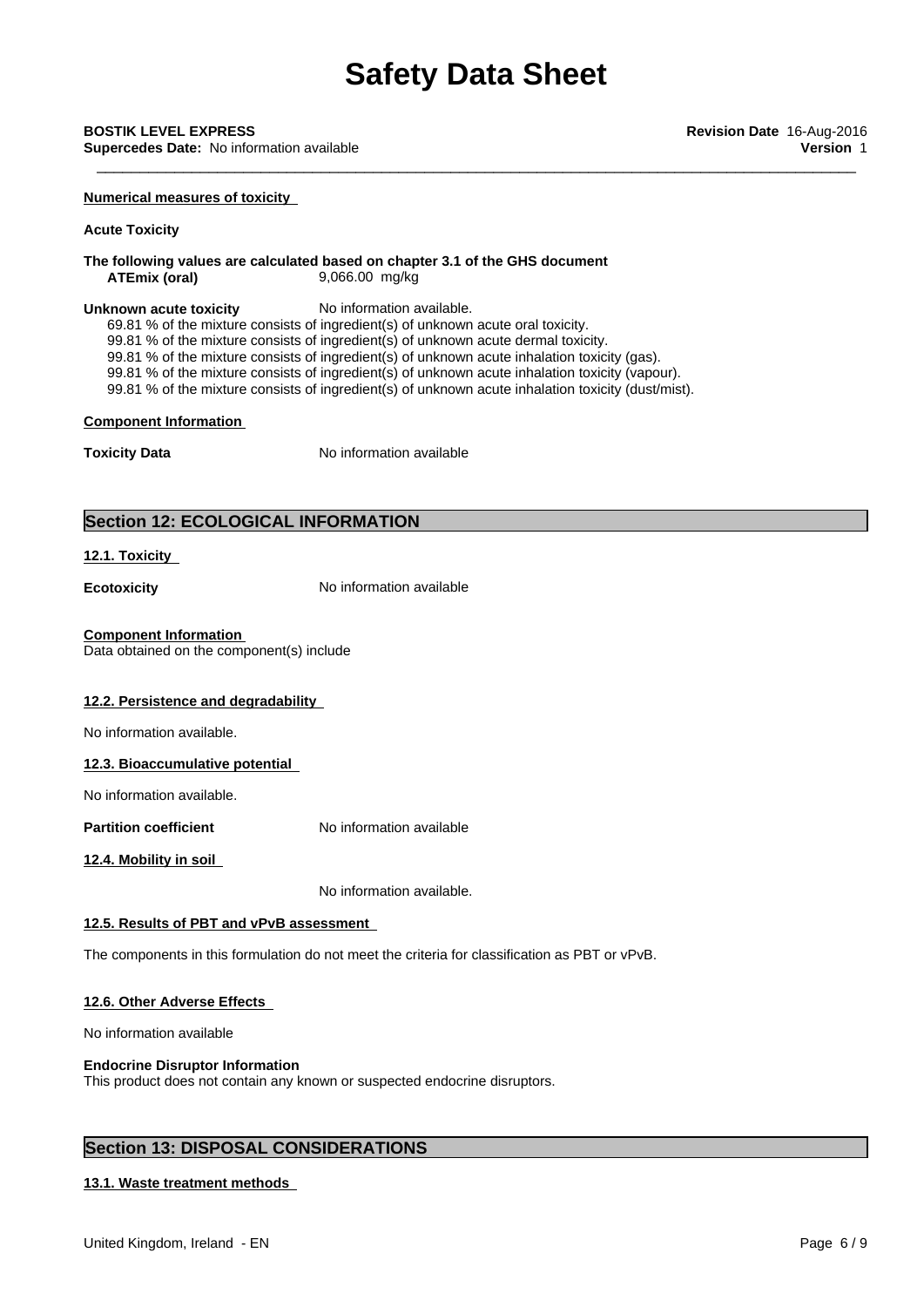# \_\_\_\_\_\_\_\_\_\_\_\_\_\_\_\_\_\_\_\_\_\_\_\_\_\_\_\_\_\_\_\_\_\_\_\_\_\_\_\_\_\_\_\_\_\_\_\_\_\_\_\_\_\_\_\_\_\_\_\_\_\_\_\_\_\_\_\_\_\_\_\_\_\_\_\_\_\_\_\_\_\_\_\_\_\_\_\_ **BOSTIK LEVEL EXPRESS Revision Date** 16-Aug-2016 **Supercedes Date:** No information available **Version** 1 **Waste from Residues/Unused Products** Disposal should be in accordance with applicable regional, national and local laws and regulations. **Contaminated Packaging** Improper disposal or reuse of this container may be dangerous and illegal. **European Waste Catalogue** 17 09 04 mixed construction and demolition wastes other than those mentioned in 17 09

01, 17 09 02 and 17 09 03

# **Section 14: TRANSPORTATION INFORMATION**

#### **ADR**

| 14.1 UN/ID no<br>14.2 Proper Shipping Name<br>14.3 Hazard Class<br>14.4 Packing Group<br>14.5 Environmental Hazard<br><b>14.6 Special Provisions</b> | Not regulated<br>Not regulated<br>Not regulated<br>Not regulated<br>Not applicable<br>None |
|------------------------------------------------------------------------------------------------------------------------------------------------------|--------------------------------------------------------------------------------------------|
| <b>IMDG</b><br>14.1 UN/ID no                                                                                                                         | Not regulated                                                                              |
| 14.2 Proper Shipping Name                                                                                                                            | Not regulated                                                                              |
| 14.3 Hazard Class                                                                                                                                    | Not regulated                                                                              |
| 14.4 Packing Group                                                                                                                                   | Not regulated                                                                              |
| 14.5 Marine Pollutant                                                                                                                                | Not applicable                                                                             |
| <b>14.6 Special Provisions</b>                                                                                                                       | None<br>No information available                                                           |
| 14.7 Transport in bulk according<br>to Annex II of MARPOL 73/78 and                                                                                  |                                                                                            |
| the IBC Code                                                                                                                                         |                                                                                            |
|                                                                                                                                                      |                                                                                            |
| <b>RID</b>                                                                                                                                           |                                                                                            |
| 14.1 UN/ID no                                                                                                                                        | Not regulated                                                                              |
| 14.2 Proper Shipping Name                                                                                                                            | Not regulated                                                                              |
| 14.3 Hazard Class<br>14.4 Packing Group                                                                                                              | Not regulated<br>Not regulated                                                             |
| <b>14.5 Environmental Hazard</b>                                                                                                                     | Not applicable                                                                             |
| <b>14.6 Special Provisions</b>                                                                                                                       | None                                                                                       |
|                                                                                                                                                      |                                                                                            |
| <u>ICAO (air)</u>                                                                                                                                    |                                                                                            |
| 14.1 UN/ID no<br>14.2 Proper Shipping Name                                                                                                           | Not regulated<br>Not regulated                                                             |
| 14.3 Hazard Class                                                                                                                                    | Not regulated                                                                              |
| 14.4 Packing Group                                                                                                                                   | Not regulated                                                                              |
| 14.5 Environmental Hazard                                                                                                                            | Not applicable                                                                             |
| <b>14.6 Special Provisions</b>                                                                                                                       | None                                                                                       |
| <b>IATA</b>                                                                                                                                          |                                                                                            |
| 14.1 UN/ID no                                                                                                                                        | Not regulated                                                                              |
| 14.2 Proper Shipping Name                                                                                                                            | Not regulated                                                                              |
| 14.3 Hazard Class                                                                                                                                    | Not regulated                                                                              |
| 14.4 Packing Group                                                                                                                                   | Not regulated                                                                              |
| 14.5 Environmental Hazard                                                                                                                            | Not applicable                                                                             |
| <b>14.6 Special Provisions</b>                                                                                                                       | None                                                                                       |

# **Section 15: REGULATORY INFORMATION**

# **15.1. Safety, health and environmental regulations/legislation specific for the substance or mixture**

#### **European Union**

# **Registration, Evaluation, Authorization, and Restriction of Chemicals (REACh) Regulation (EC 1907/2006)**

**EU-REACH (1907/2006) - Candidate List of Substances of Very High Concern (SVHC) for Authorization in accordance**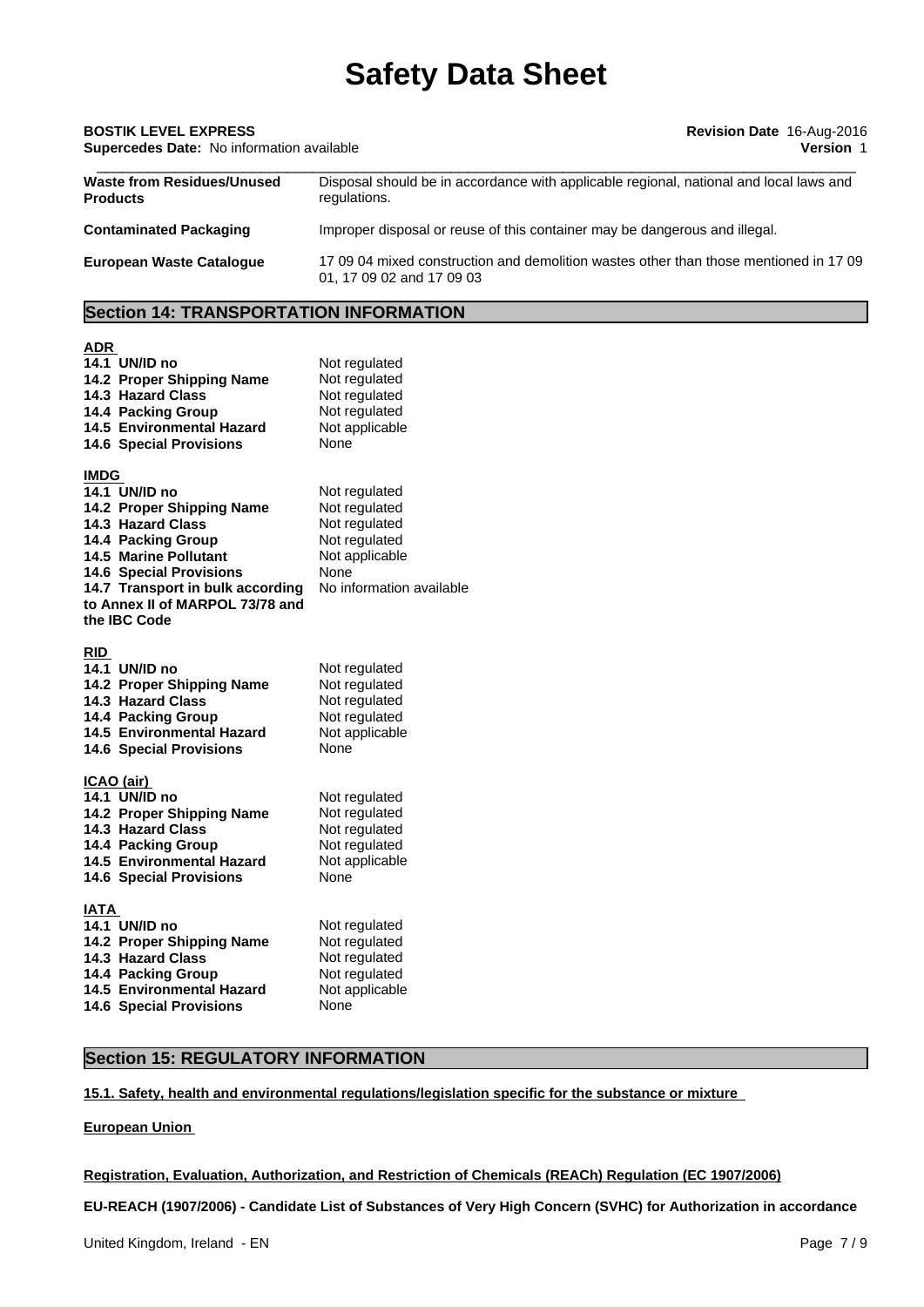**Supercedes Date:** No information available **Version** 1

#### **with Article 59**

This product does not contain candidate substances of very high concern at a concentration >=0.1% (Regulation (EC) No. 1907/2006 (REACH), Article 59)

#### **EU-REACH (1907/2006) - Annex XVII - Substances subject to Restriction**

This product does not contain substances subject to restriction (Regulation (EC) No. 1907/2006 (REACH), Annex XVII).

#### **EU-REACH (1907/2006) - Annex XIV - List of substances subject to Authorization**

This product does not contain substances subject to authorisation (Regulation (EC) No. 1907/2006 (REACH), Annex XIV)

**Ozone-depleting substances (ODS) regulation (EC) 1005/2009** Not applicable

#### **Persistent Organic Pollutants**

Not applicable

#### **15.2. Chemical safety assessment**

No information available

# **Section 16: OTHER INFORMATION**

#### **Key or legend to abbreviations and acronyms used in the safety data sheet**

#### **Legend**

SVHC: Substances of Very High Concern for Authorisation:

**Section 8: EXPOSURE CONTROLS/PERSONAL PROTECTION** PBT Persistent, Bioaccumulative, and Toxic (PBT) Chemicals STOT (RE): Specific target organ toxicity - Repeated exposure STOT (SE): Specific target organ toxicity - Single exposure EWC: European Waste Catalogue TWA TWA (time-weighted average) STEL STEL STEL (Short Term Exposure Limit) Ceiling Maximum limit value **\* \*** Skin designation

#### **Key literature references and sources for data**

Classification and labeling data calculated from data received from raw material suppliers

| <b>Prepared By</b>            | <b>Product Safety &amp; Regulatory Affairs</b> |
|-------------------------------|------------------------------------------------|
| <b>Revision Date</b>          | 16-Aug-2016                                    |
| Indication of changes         |                                                |
| <b>Revision Note</b>          | Not applicable.                                |
| <b>Training Advice</b>        | No information available                       |
| <b>Additional information</b> | No information available                       |

#### **This safety data sheet complies with the requirements of: Regulation (EC) No. 1907/2006**

## **Disclaimer**

The information provided in this Safety Data Sheet is correct to the best of our knowledge, information and belief at the date of its publication. The information given is designed only as guidance for safe handling, use, processing, storage, transportation,